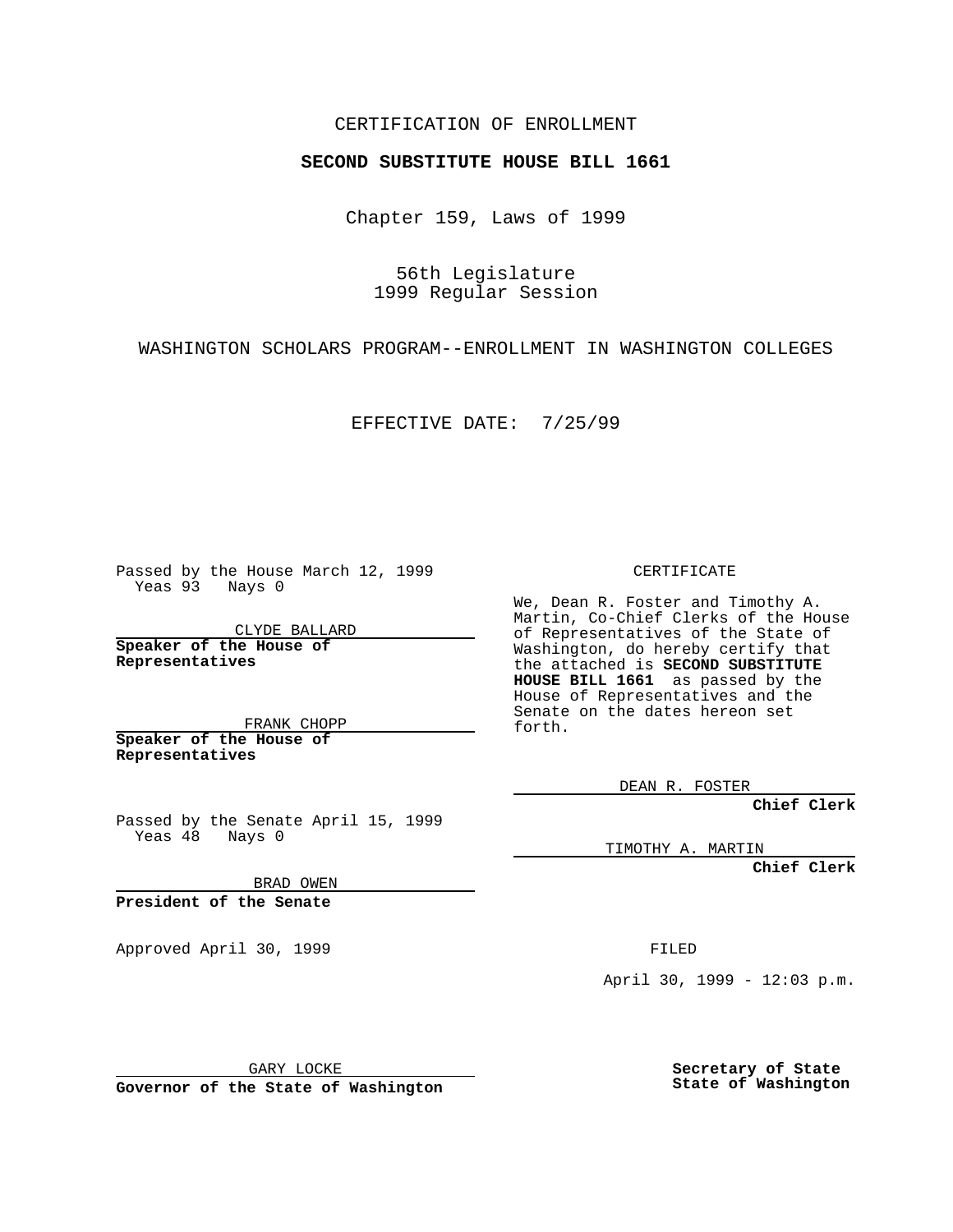## **SECOND SUBSTITUTE HOUSE BILL 1661** \_\_\_\_\_\_\_\_\_\_\_\_\_\_\_\_\_\_\_\_\_\_\_\_\_\_\_\_\_\_\_\_\_\_\_\_\_\_\_\_\_\_\_\_\_\_\_

\_\_\_\_\_\_\_\_\_\_\_\_\_\_\_\_\_\_\_\_\_\_\_\_\_\_\_\_\_\_\_\_\_\_\_\_\_\_\_\_\_\_\_\_\_\_\_

Passed Legislature - 1999 Regular Session

## **State of Washington 56th Legislature 1999 Regular Session**

**By** House Committee on Appropriations (originally sponsored by Representatives Edmonds, Carlson, Kenney, Kagi, Esser, Wood, Lantz and Ogden)

Read first time 03/08/1999.

 AN ACT Relating to the Washington scholars program; amending RCW 28A.600.150 and 28B.80.245; and creating a new section.

BE IT ENACTED BY THE LEGISLATURE OF THE STATE OF WASHINGTON:

 NEW SECTION. **Sec. 1.** The legislature finds that approximately thirty-five percent of the recipients of the Washington scholars award under RCW 28A.600.100 through 28A.600.150 choose to enroll in an out- of-state college and therefore do not use the grants that would have been available to them under RCW 28B.80.245 had they chosen to attend a college or university in the state of Washington. It is the intent of the legislature to require high school seniors who are announced as recipients of the Washington scholars award to demonstrate in a timely manner that they will be using any grants they may receive with their awards to enroll in a college or university in Washington state during 14 the fall term of the same year in which they receive the award. Any grants not used by initial recipients should be awarded to alternate recipients who must also demonstrate in a timely manner that they will be using their grants to enroll in a Washington college or university in Washington state during the fall term.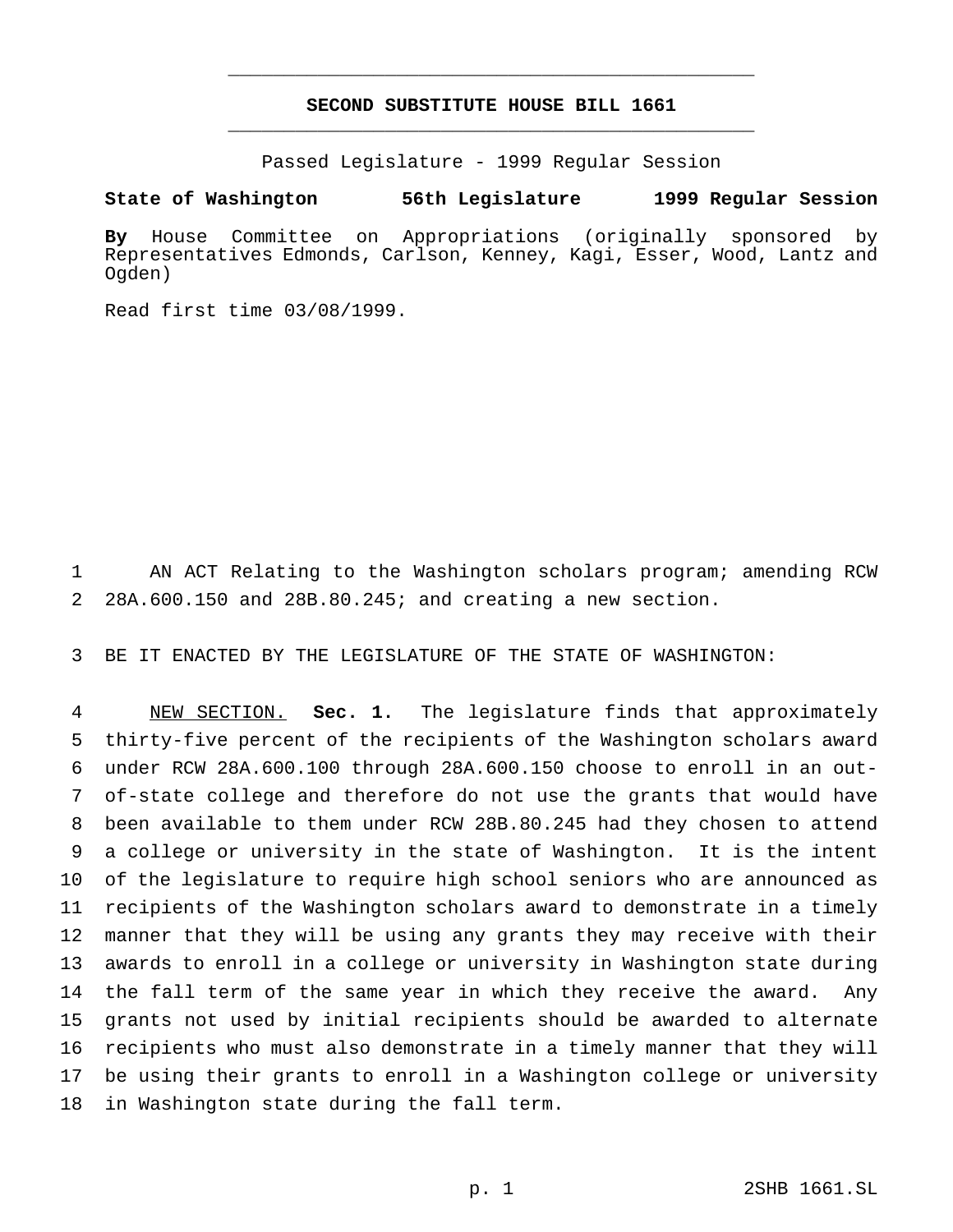**Sec. 2.** RCW 28A.600.150 and 1985 c 370 s 35 are each amended to read as follows:

 ((Washington scholars annually shall be selected from among the 4 students so identified.) Each year, three Washington scholars and one Washington scholars-alternate shall be selected from the students nominated under RCW 28A.600.140. The higher education coordinating board shall notify the students so designated, their high school principals, the legislators of their respective districts, and the governor when final selections have been made.

 The board, in conjunction with the governor's office, shall prepare appropriate certificates to be presented to the Washington scholars 12 ((recipients)) and the Washington scholars-alternates. An awards ceremony at an appropriate time and place shall be planned by the board in cooperation with the Washington association of secondary school principals, and with the approval of the governor.

 **Sec. 3.** RCW 28B.80.245 and 1995 1st sp.s. c 5 s 3 are each amended to read as follows:

18 (1) Recipients of the Washington scholars award or the Washington scholars-alternate award under RCW 28A.600.100 through 28A.600.150 who choose to attend an independent college or university in this state, as defined in subsection (4) of this section, and recipients of the award named after June 30, 1994, who choose to attend a public college or university in the state may receive grants under this section if moneys are available. The higher education coordinating board shall distribute grants to eligible students under this section from moneys appropriated for this purpose. The individual grants shall not exceed, on a yearly basis, the yearly, full-time, resident, undergraduate tuition and service and activities fees in effect at the state-funded research universities. Grants to recipients attending an independent institution shall be contingent upon the institution matching on at least a dollar-for-dollar basis, either with actual money or by a waiver of fees, the amount of the grant received by the student from the state. The higher education coordinating board shall establish procedures, by rule, to disburse the awards as direct grants to the students.

 (2) ((To qualify for the grant, recipients shall enter the in-state 37 college or university within three years of high school graduation 38 and)) The higher education coordinating board shall establish rules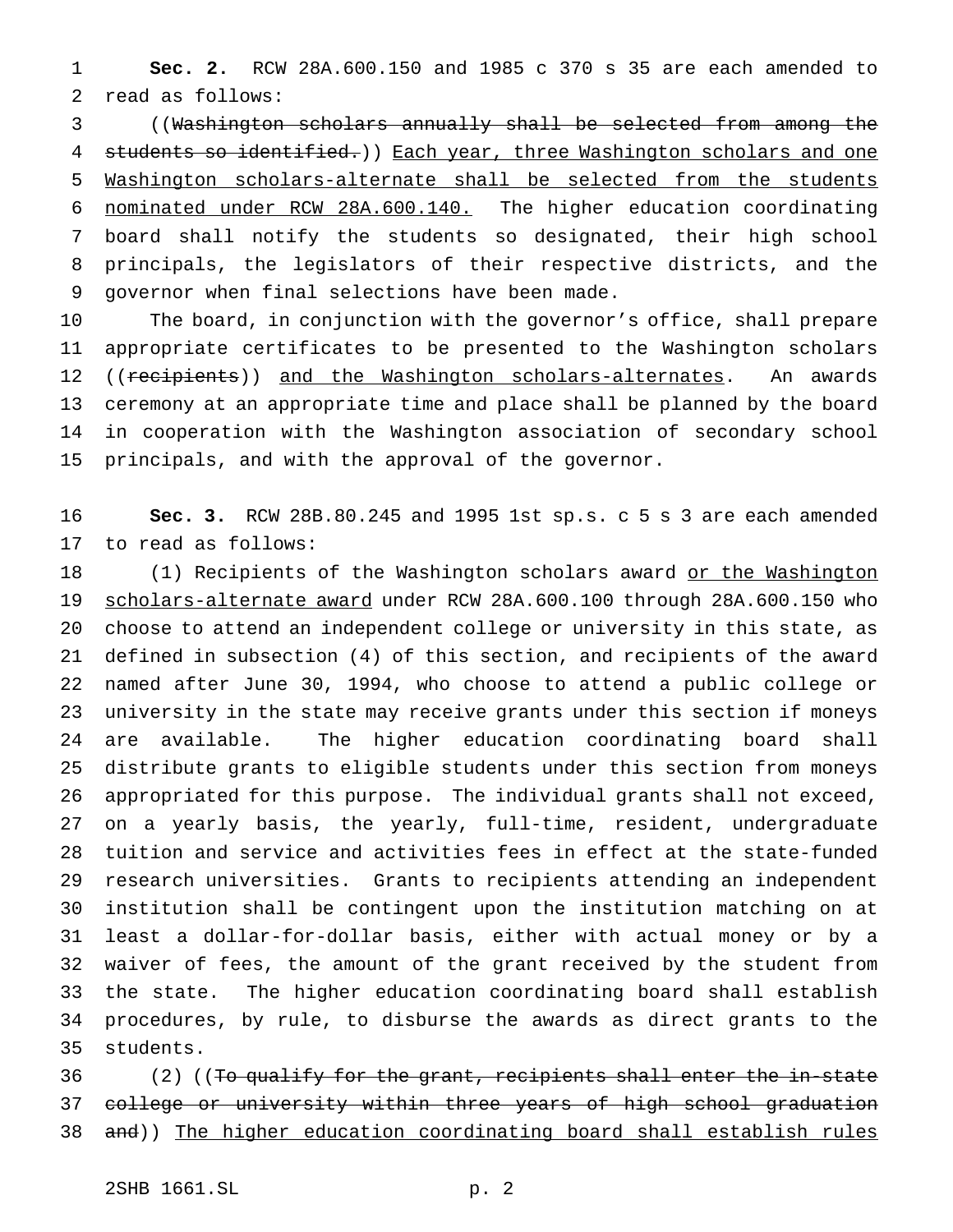1 that provide for the annual awarding of grants, if moneys are 2 available, to three Washington scholars per legislative district; and, if not used by an original recipient, to the Washington scholars-alternate from the same legislative district.

 Beginning with scholars selected in the year 2000, if the recipients of grants fail to demonstrate in a timely manner that they will enroll in a Washington institution of higher education in the fall 8 term of the academic year following the award of the grant or are deemed by the higher education coordinating board to have withdrawn 10 from college during the first academic year following the award, then 11 the grant shall be considered relinquished. The higher education 12 coordinating board may then award any remaining grant amounts to the Washington scholars-alternate from the same legislative district if the 14 grants are awarded within one calendar year of the recipient being named a Washington scholars-alternate. Washington scholars-alternates named as recipients of the grant must also demonstrate in a timely manner that they will enroll in a Washington institution of higher 18 education during the next available term, as determined by the higher 19 education coordinating board. The board may accept appeals and grant waivers to the enrollment requirements of this section based on exceptional mitigating circumstances of individual grant recipients.

22 To maintain eligibility for the grants, recipients must maintain a minimum grade point average at the college or university equivalent to 3.30. Students shall be eligible to receive a maximum of twelve quarters or eight semesters of grants for undergraduate study and may transfer among in-state public and independent colleges and universities during that period and continue to receive the grant as provided under RCW 28B.80.246. If the student's cumulative grade point average falls below 3.30 during the first three quarters or two semesters, that student may petition the higher education coordinating board which shall have the authority to establish a probationary period until such time as the student's grade point average meets required standards.

 (3) No grant shall be awarded to any student who is pursuing a degree in theology.

 (4) As used in this section, "independent college or university" means a private, nonprofit educational institution, the main campus of which is permanently situated in the state, open to residents of the state, providing programs of education beyond the high school level